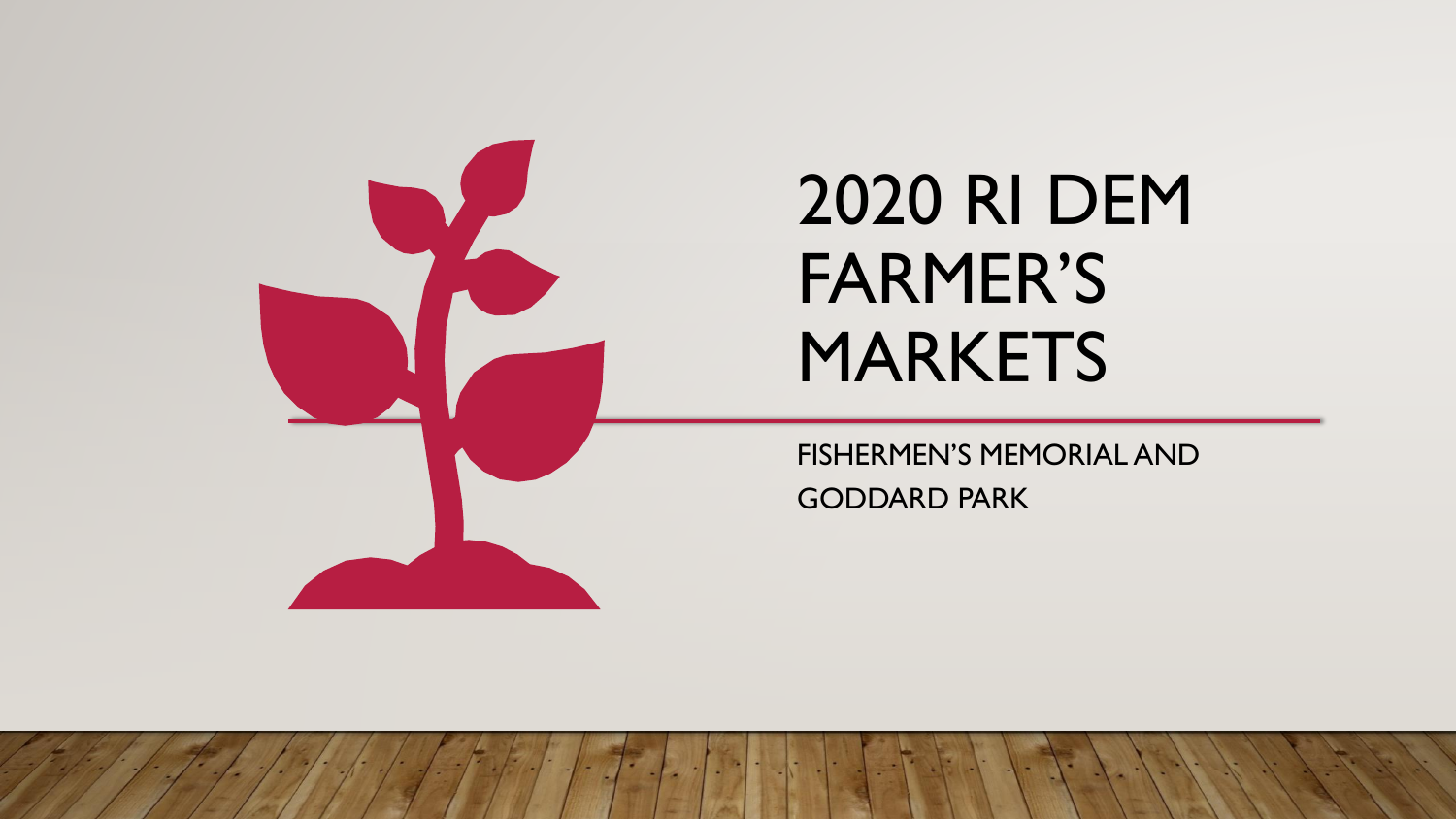# OVERVIEW:



#### Vendor Attendance







Financial Breakdown



Response to Covid-19



In Comparison to 2019



Looking Ahead to 2021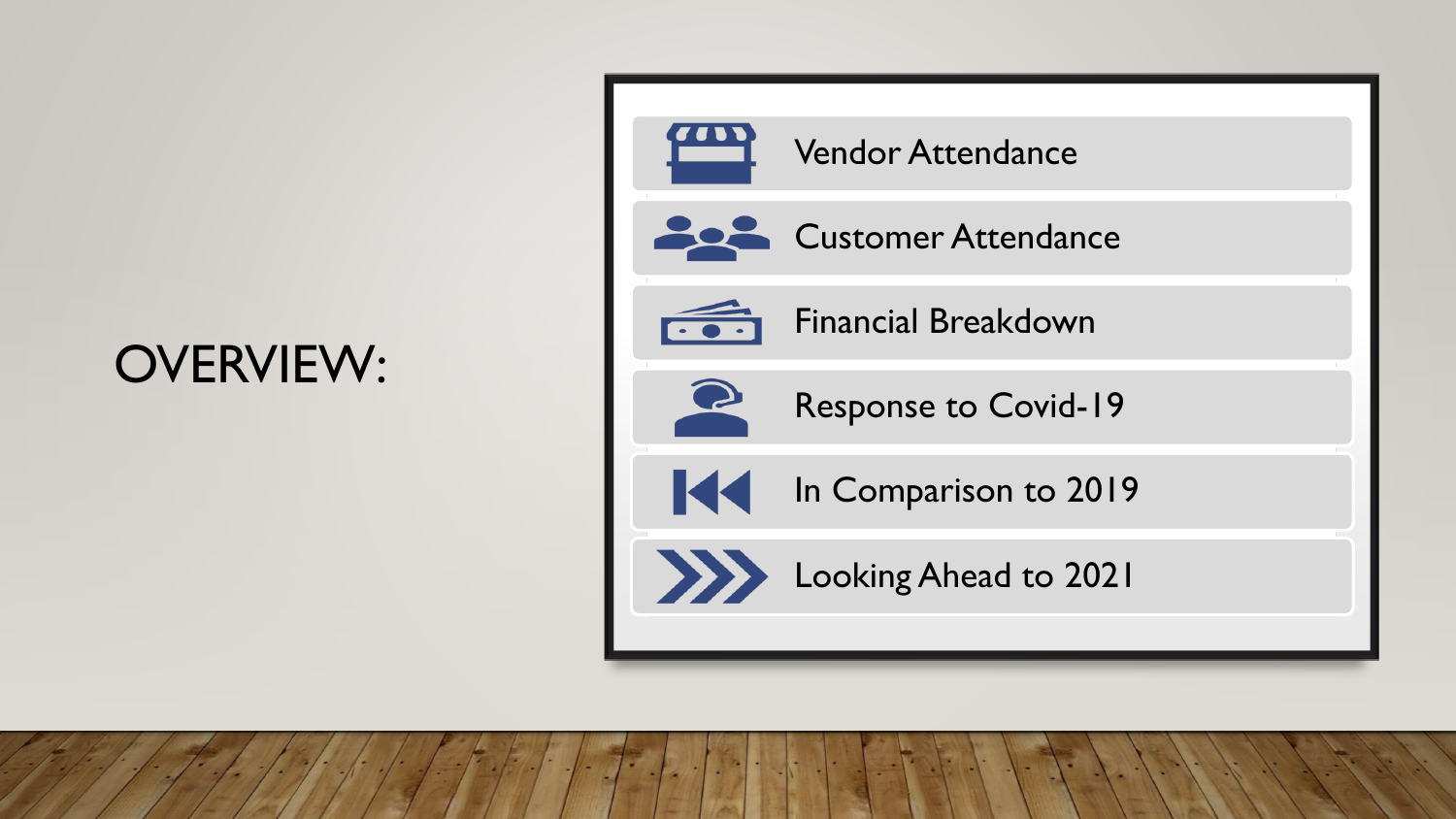# GODDARD PARK FARMER'S MARKET

- Vendor Attendance Highlights:
- ➢ Season High Attendance: 34
- Season Low Attendance: 9
- ➢ Average: 24



Goddard Park Farmers Market Vendor Attendance

#### Customer Attendance Highlights:

- ➢ Season High Attendance: 1014
- Season Low Attendance: 189
- ➢ Average: 589
- $\triangleright$  Total: 11,777



Goddard Park Farmers Market Customer Attendance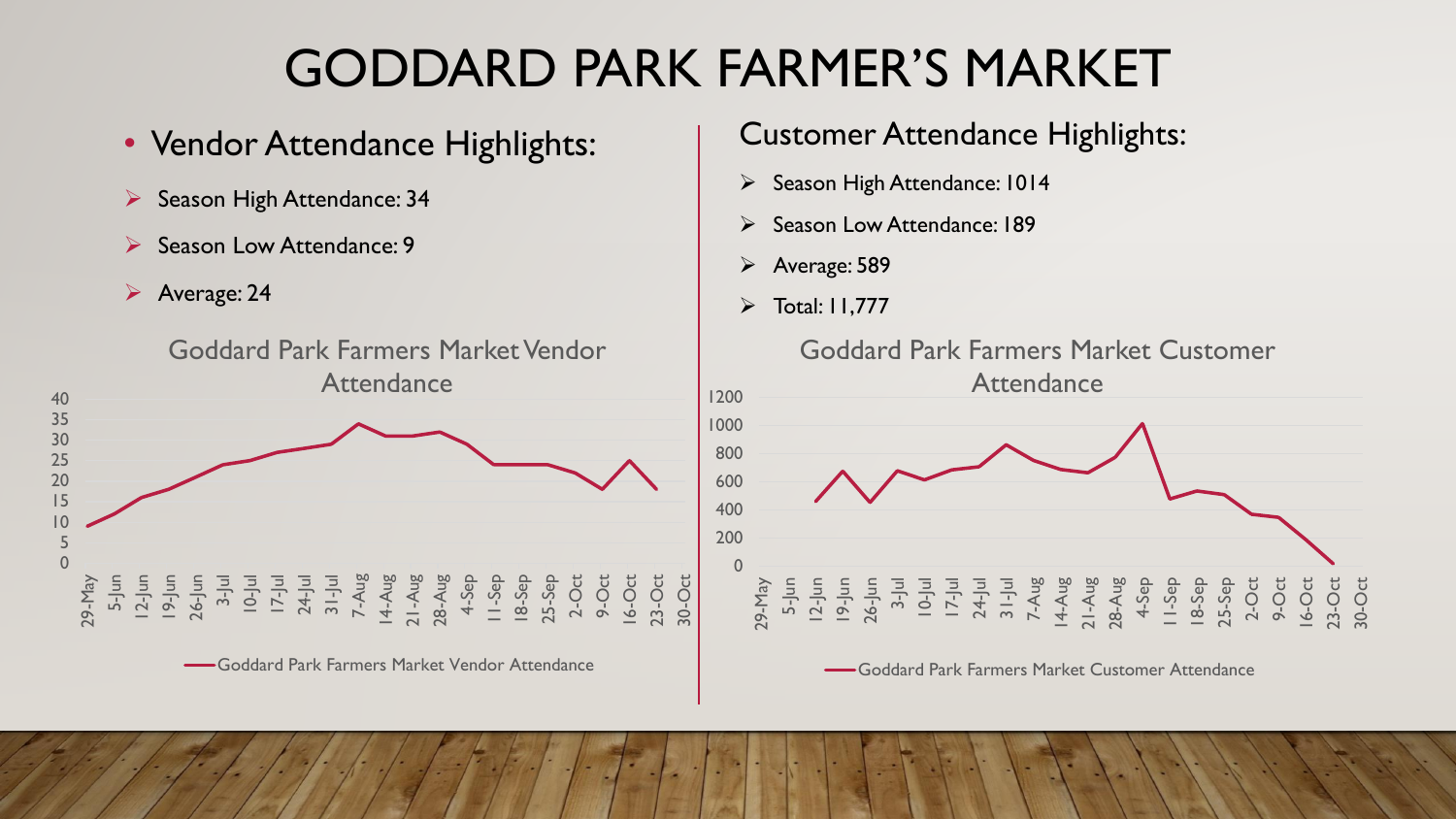### GODDARD PARK FARMERS MARKET BREAKDOWN

- \$9350.94 was the average amount of money spent per day on the farmers market by the customers
- The estimated total of money spent by the customers was \$187,018.80
- Customer attendance trended down hill the week of September  $11^{th}$ , where there were never more than 535 after having a high of 1014 customers the week before
- Vendor Attendance started to dwindle the week after August  $28<sup>th</sup>$  going from 32 to never surpassing 29
- The relationship between customer attendance and vendor attendance was linear as typically the more vendors that attended resulted in a higher customer turnout

\*Monetary values were calculated based on national farmers market data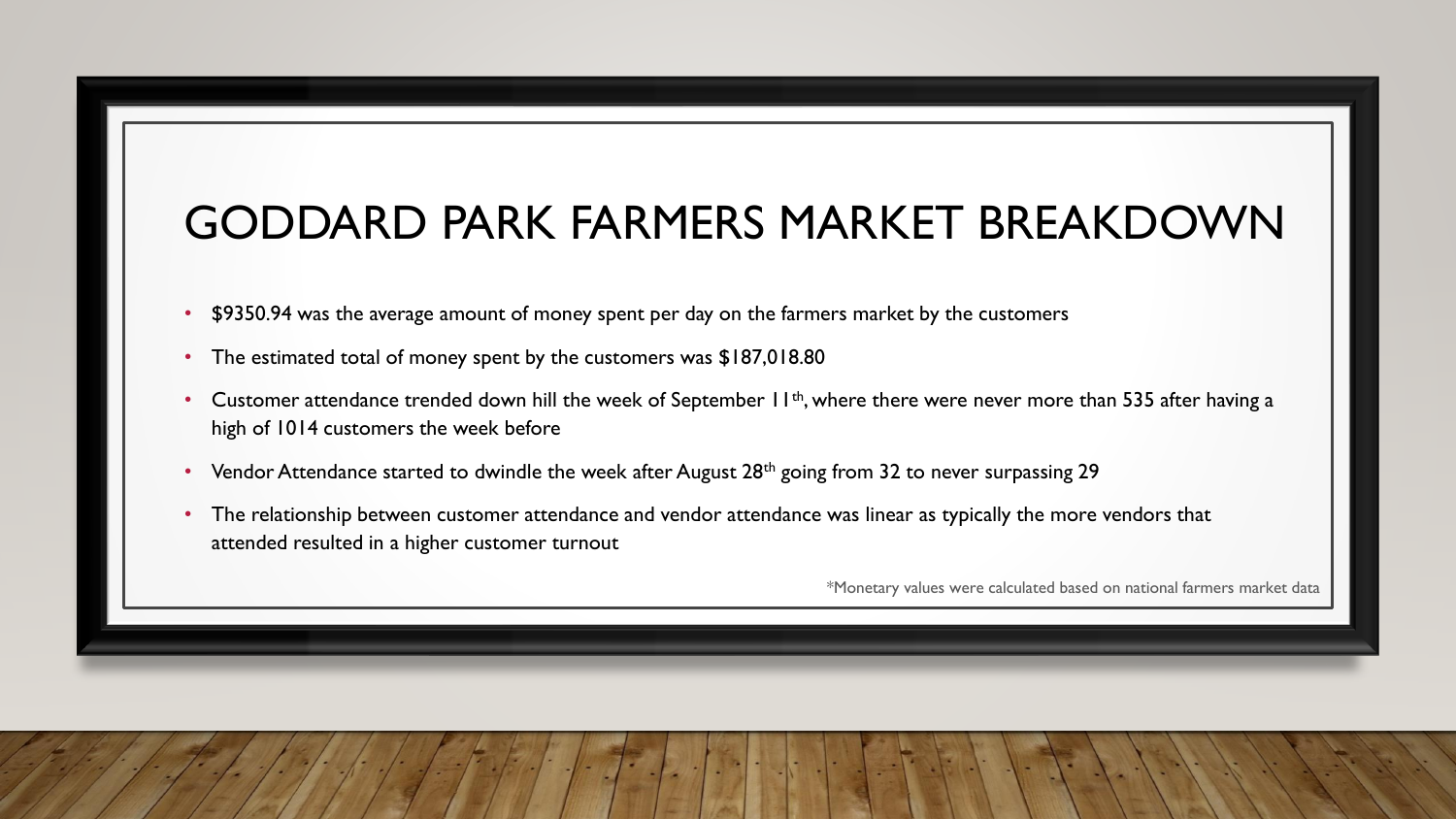### FIGHTING FOOD INSECURITY AT GODDARD PARK

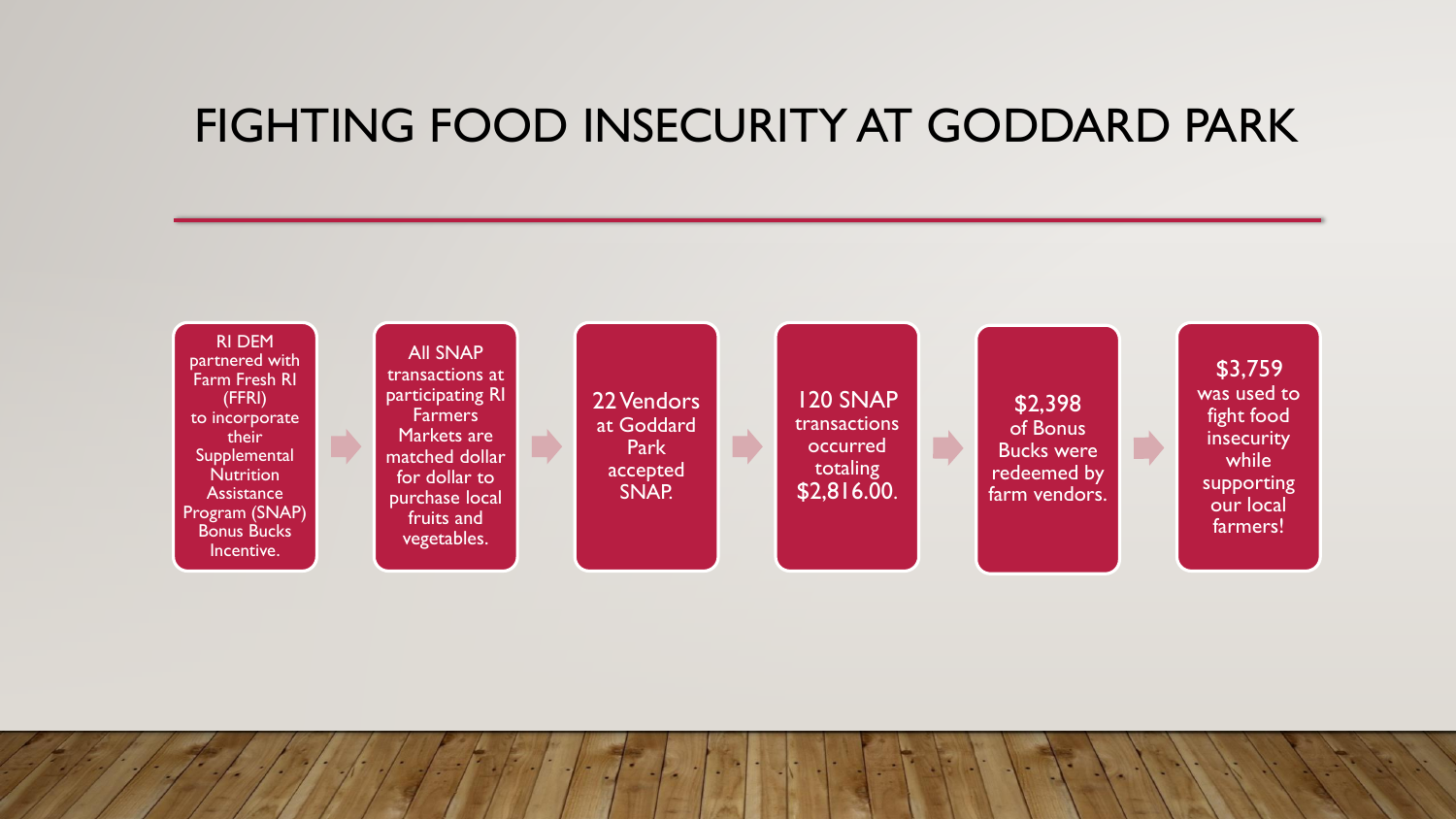## FISHERMEN'S MEMORIAL FARMERS MARKET

#### Vendor Attendance Highlights:

- ➢ Season High Attendance: 32
- Season Low Attendance: 8
- ➢ Average: 24

Fishermen's Memorial Farmers Market Vendor Attendance



#### Customer Attendance Highlights:

- ➢ Season High Attendance: 1020
- Season Low Attendance: 184
- ➢ Average: 623
- $\triangleright$  Total: 12,467

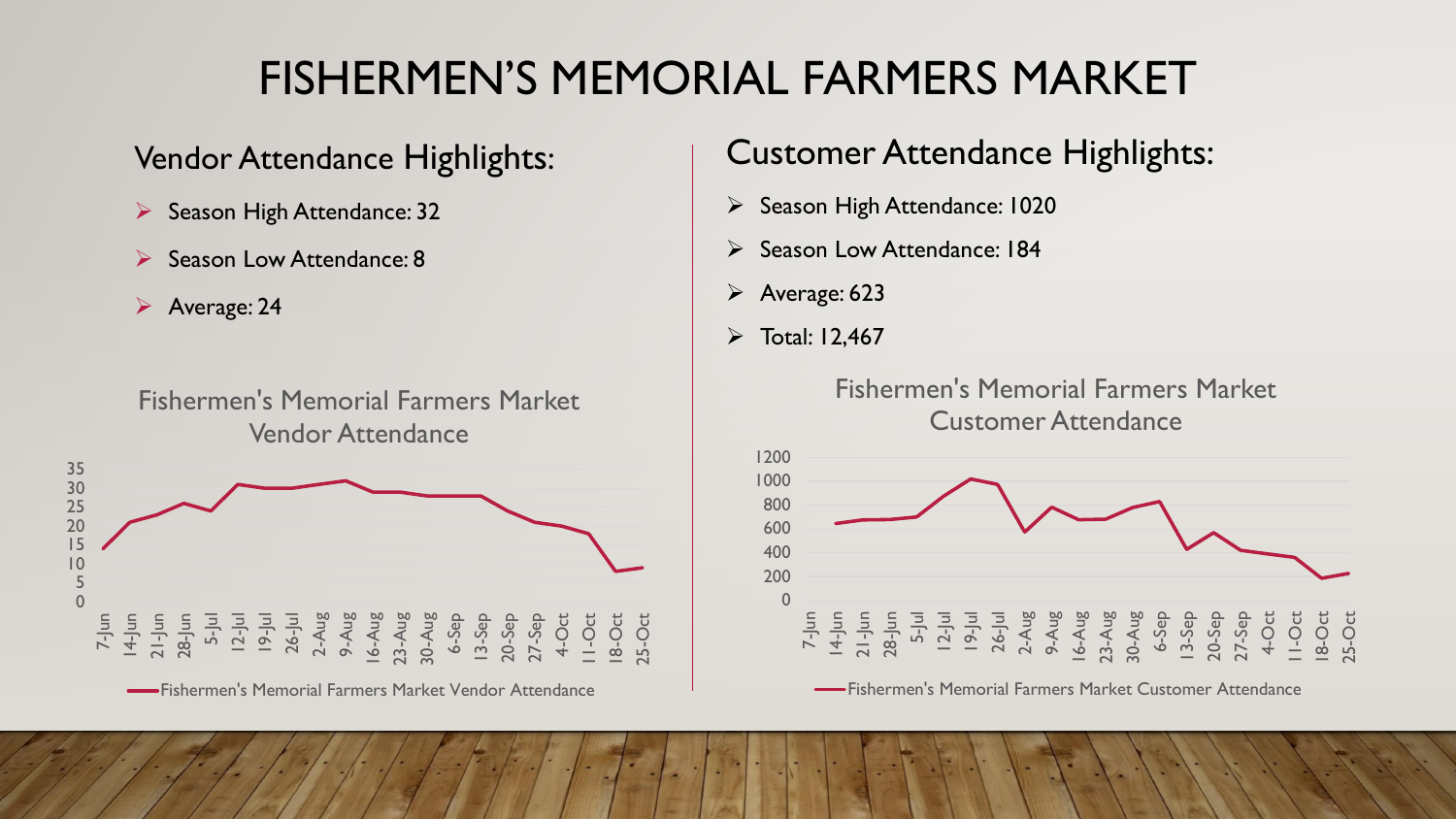### FISHERMEN'S MEMORIAL FARMERS MARKET BREAKDOWN

- \$9,893.40 was the average amount of money spent per day on the farmers market by the customers
- The estimated total of money spent by the customers was \$197,864.80
- Customer attendance started to trend downhill the week of September 13<sup>th</sup>, after being consistently over 600, they never surpassed more than 569
- Vendor attendance was consistent until after September 20<sup>th</sup>

\*Monetary values were calculated based on national farmers market data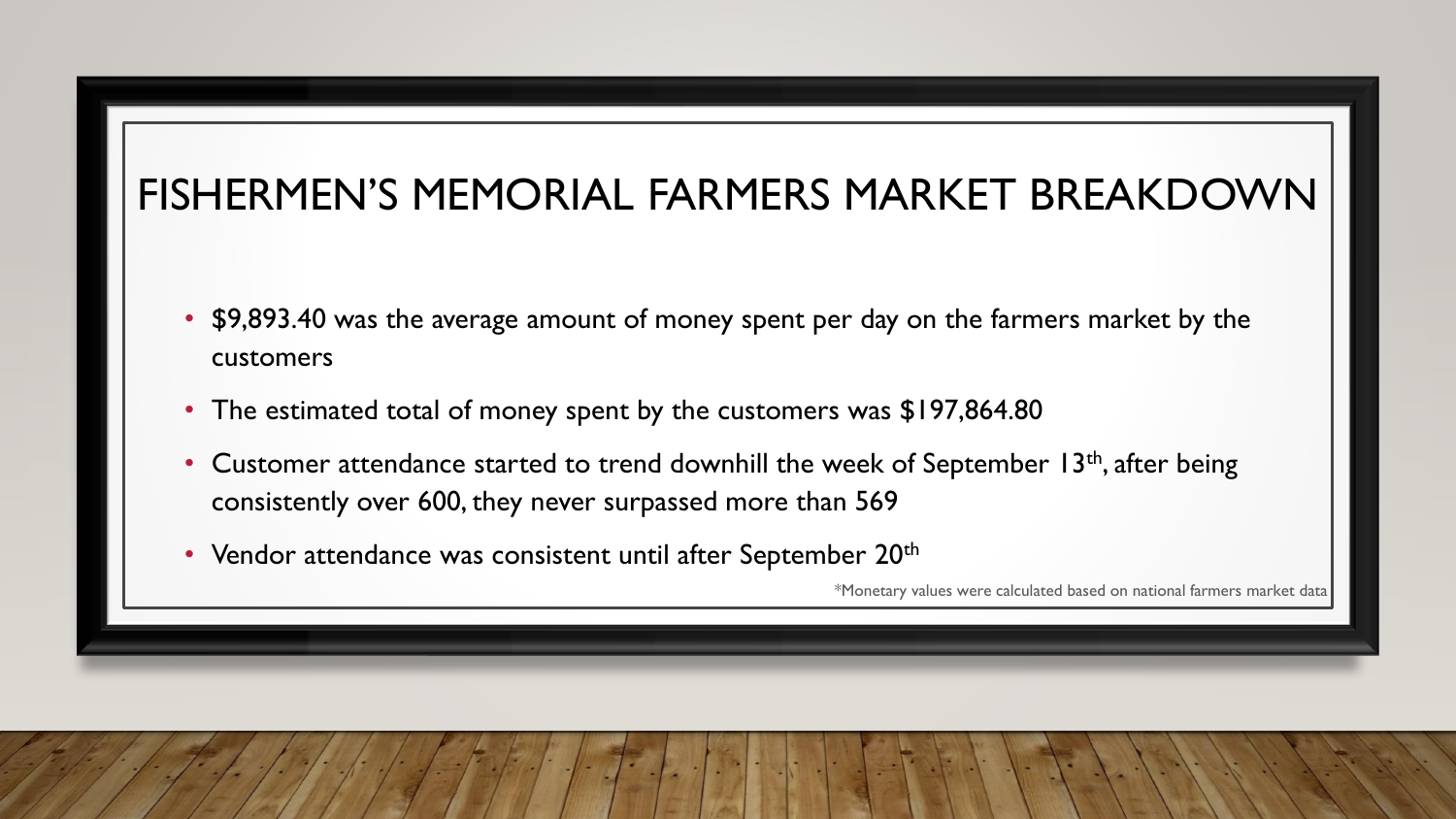# BREAKDOWN ACROSS BOTH FARMERS MARKETS

- Vendor Attendance: 49
	- Farms: 23
	- Food: 16
	- Non-Farm/Food: 7
	- Non-Profit: 3

Total Economic Impact of Fishermen's Memorial and Goddard Park:

**\$384,883.60**

\*Monetary values were calculated based on national farmers market data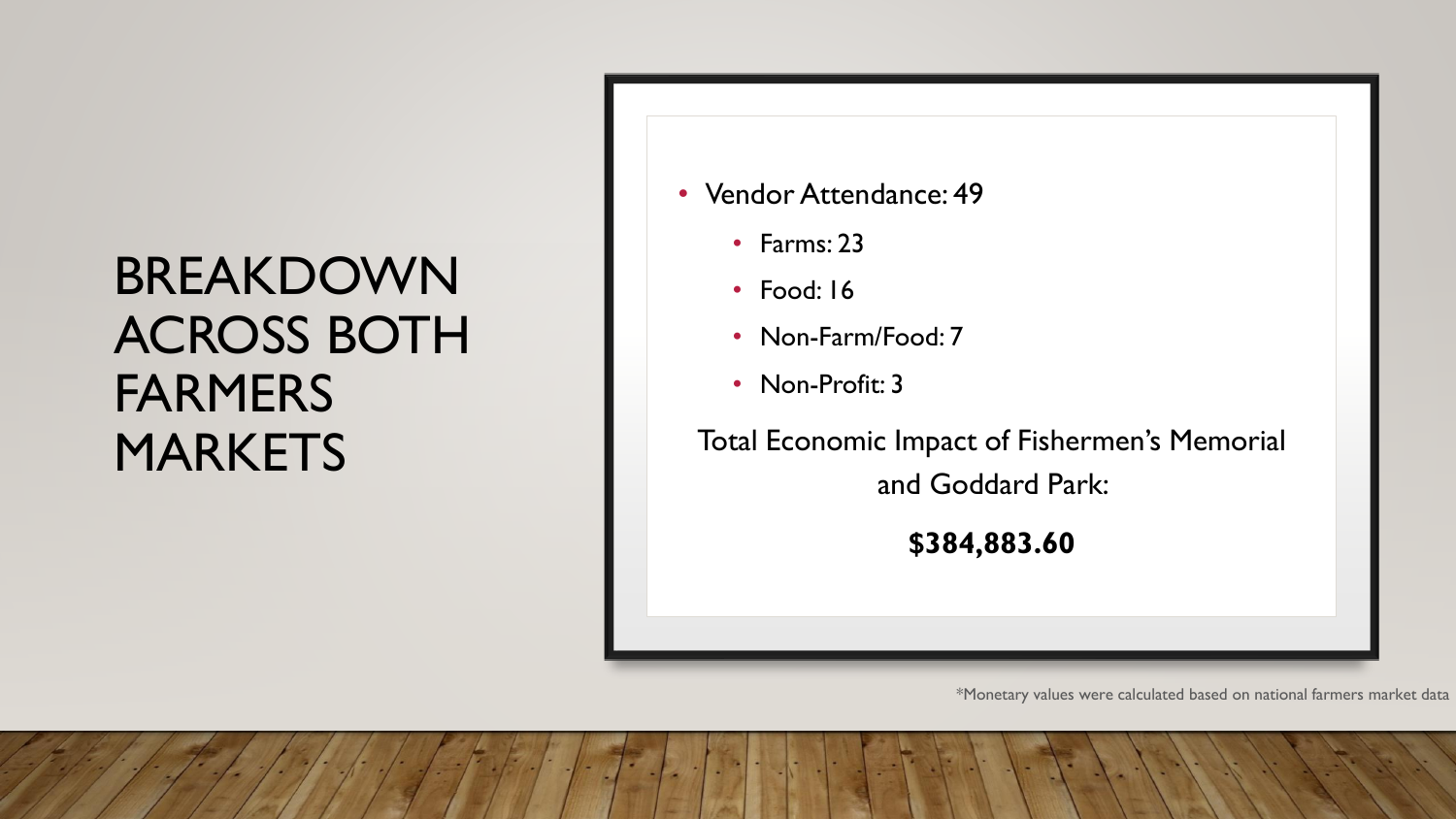### RESPONSE TO COVID-19



Hand Washing Station Hand Sanitizers accessible to customers Porta-potty Sanitation



Signs enforcing social distancing Employees redirecting people to remain socially distanced from each other



Masks worn at all times by employees, vendors, and customers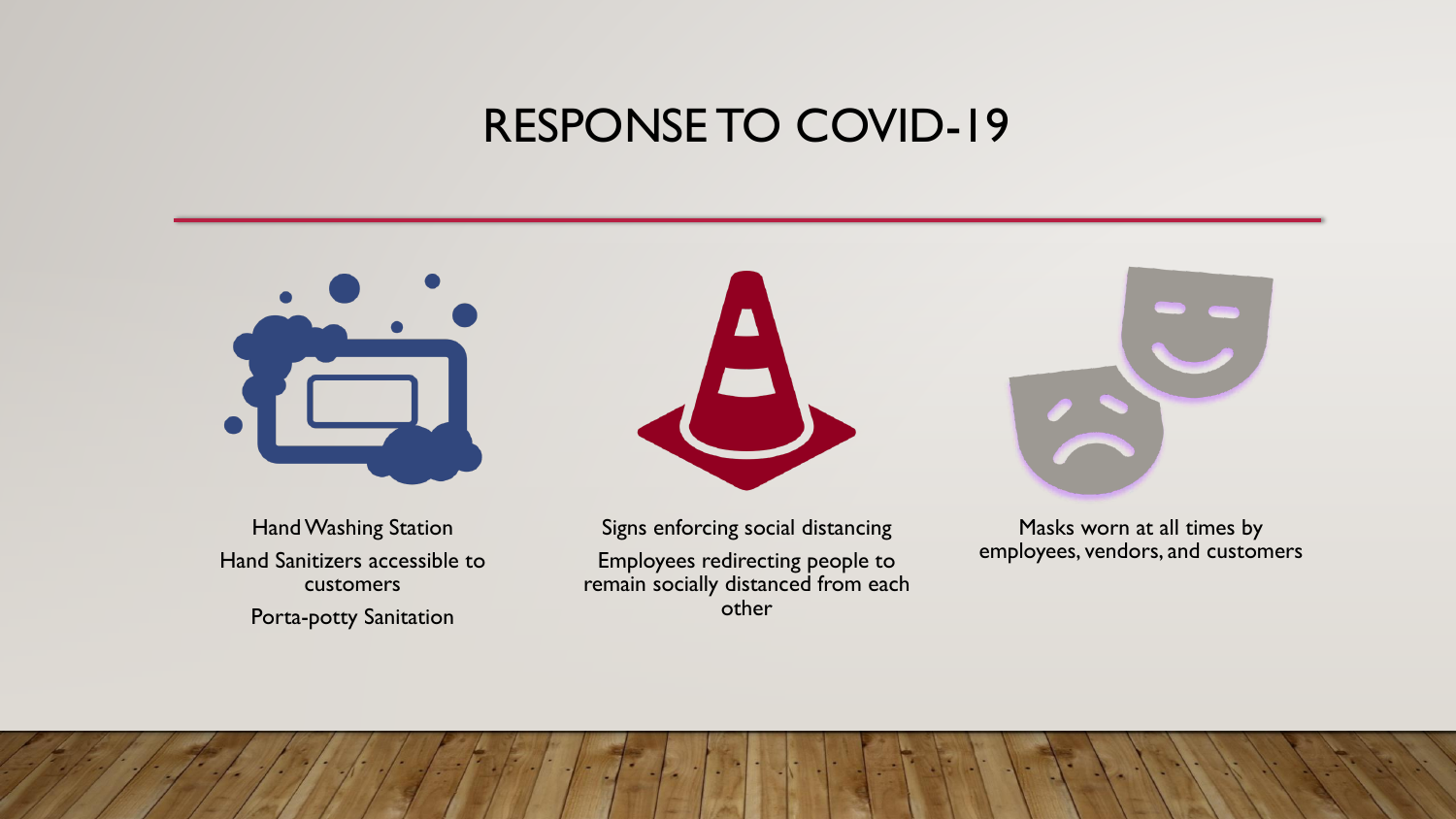### IN COMPARISON TO 2019

- RIDEM's Farmers Markets had an economic impact of more than \$130,000 compared to last year's Farmers Market despite having less vendors attendance
- Similar to last year, vendor and customer attendance trended downward after Labor Day weekend
- Both Farmers Markets peaked around early to the middle of August